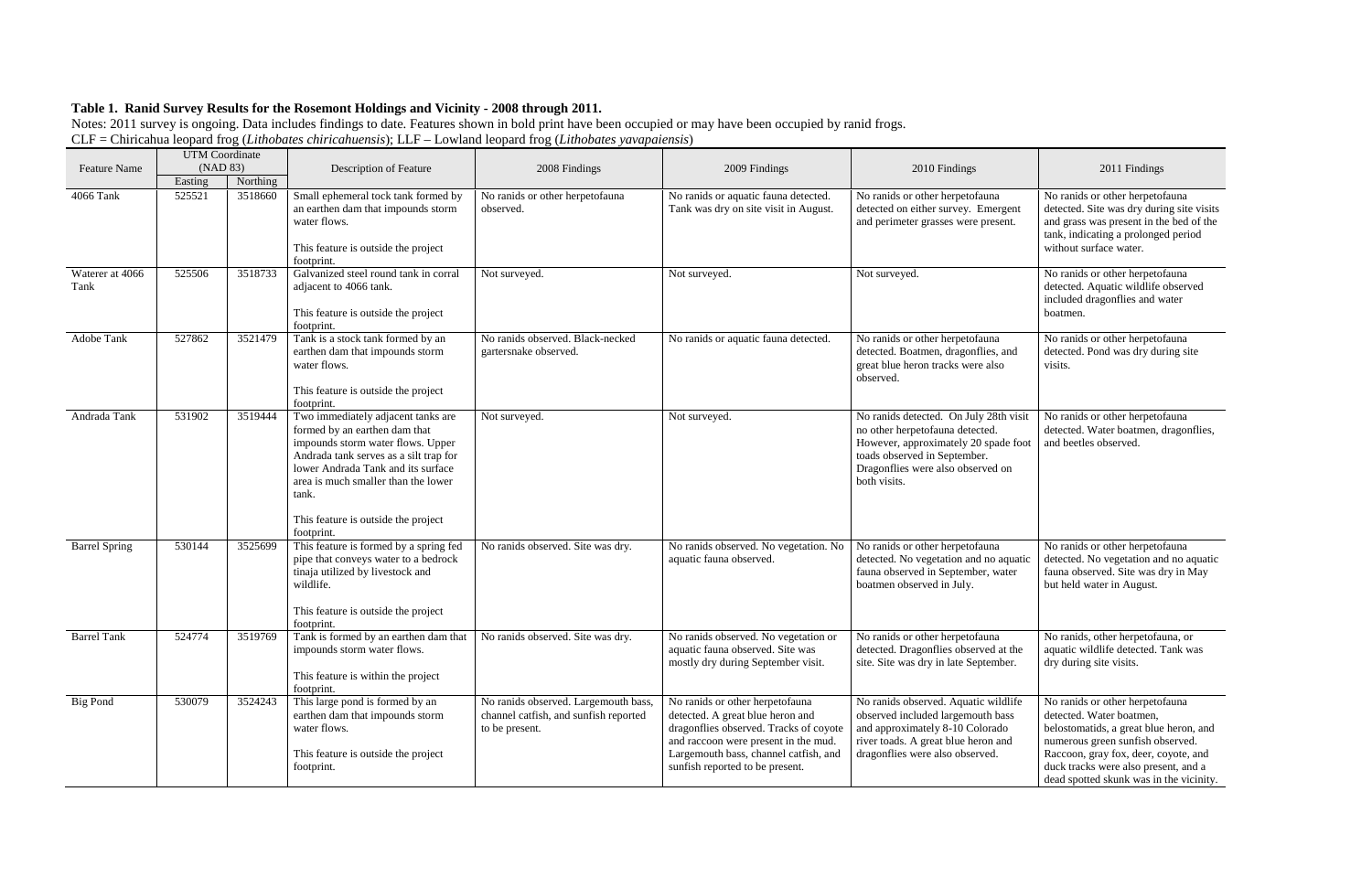|                                         | <b>UTM</b> Coordinate |          |                                                                                                                                                                                                                                                                                                                                                         |                                         |                                         |                                                                                                                                                                                                                                                                               |                                                                                                                                                                                  |
|-----------------------------------------|-----------------------|----------|---------------------------------------------------------------------------------------------------------------------------------------------------------------------------------------------------------------------------------------------------------------------------------------------------------------------------------------------------------|-----------------------------------------|-----------------------------------------|-------------------------------------------------------------------------------------------------------------------------------------------------------------------------------------------------------------------------------------------------------------------------------|----------------------------------------------------------------------------------------------------------------------------------------------------------------------------------|
| <b>Feature Name</b>                     | (NAD 83)<br>Easting   | Northing | Description of Feature                                                                                                                                                                                                                                                                                                                                  | 2008 Findings                           | 2009 Findings                           | 2010 Findings                                                                                                                                                                                                                                                                 | 2011 Findings                                                                                                                                                                    |
| <b>Blacktail Tank</b>                   | 529748                | 3528579  | This large pond is formed by an<br>earthen dam that impounds storm<br>water flows at the head of a canyon.<br>This feature is outside the project<br>footprint.                                                                                                                                                                                         | No ranids observed.                     | Not surveyed.                           | On second survey there was a single,<br>clear response a tape playback that<br>was a probable LLF. A subsequent<br>visit conducted on October 22 failed to<br>detect any ranid and a one hour search<br>conducted but no ranids were located.<br>A great blue heron observed. | No ranids, other herpetofauna, or<br>aquatic wildlife detected. Pond was<br>dry during visits. Tracks of cattle,<br>coyote, deer, javelin, and a dog were<br>visible in the mud. |
| <b>Bowman Tank</b>                      | 524574                | 3516390  | This tank is formed by an earthen dam<br>that impounds storm water flows in<br>California Gulch.<br>This feature is outside the project<br>footprint.                                                                                                                                                                                                   | Not surveyed.                           | Not surveyed.                           | Site was visited with AGFD and Frog<br>Conservation Project representatives.<br>No ranids or other herpetofauna<br>observed. Aquatic wildlife observed<br>included leeches.                                                                                                   | Three CLFs observed during the 2011<br>survey.                                                                                                                                   |
| <b>Box Canyon</b><br>(Dam<br>Structure) | 521029                | 3518099  | This feature is formed by a large stone<br>dam that impounds ephemeral and<br>sub-surface flows in Box Canyon. The<br>area above the dam is largely silted in.<br>However, livestock operators use<br>heavy equipment to excavate a small<br>pond in order to provide surface water<br>for cattle.<br>This feature is outside the project<br>footprint. | See Box Canyon Lower Reach<br>Findings. | See Box Canyon Lower Reach<br>Findings. | See Box Canyon Lower Reach<br>Findings.                                                                                                                                                                                                                                       | Two CLFs detected 2011. Twenty five<br>toad tadpoles were also detected.                                                                                                         |
| <b>Box Canyon</b><br>Tank 1             | 521893                | 3518337  | A concrete stock tank in Box Canyon.<br>Feature contains emergent vegetation.<br>This feature is outside the project<br>footprint.                                                                                                                                                                                                                      | See Box Canyon Upper Reach<br>Findings. | See Box Canyon Upper Reach<br>Findings. | No ranids, other herpetofauna, or<br>aquatic wildlife detected. Boatmen and<br>backswimmers observed.                                                                                                                                                                         | No ranids or other herpetofauna<br>observed. Aquatic wildlife observed<br>included beetles and dragonflies.                                                                      |
| <b>Box Canyon</b><br>Tank 2             | 521981                | 3518152  | A concrete stock tank in Box Canyon.<br>Located outside project area.<br>This feature is outside the project<br>footprint.                                                                                                                                                                                                                              | See Box Canyon Upper Reach<br>Findings. | See Box Canyon Upper Reach<br>Findings. | No ranids, other herpetofauna, or<br>aquatic wildlife detected. Boatmen and<br>backswimmers observed.                                                                                                                                                                         | One adult CLF detected twice in 2011.<br>No other herpetofauna or aquatic<br>wildlife observed                                                                                   |
| <b>Box Canyon</b><br>Tank at Dam        | 521063                | 3518144  | A simple metal springbox along<br>intermittent portions of Box Canyon.<br>This feature is outside the project<br>footprint.                                                                                                                                                                                                                             | See Box Canyon Upper Reach<br>Findings. | See Box Canyon Upper Reach<br>Findings. | No ranids, other herpetofauna, or<br>aquatic wildlife detected.                                                                                                                                                                                                               | No ranids, other herpetofauna, or<br>aquatic wildlife detected.                                                                                                                  |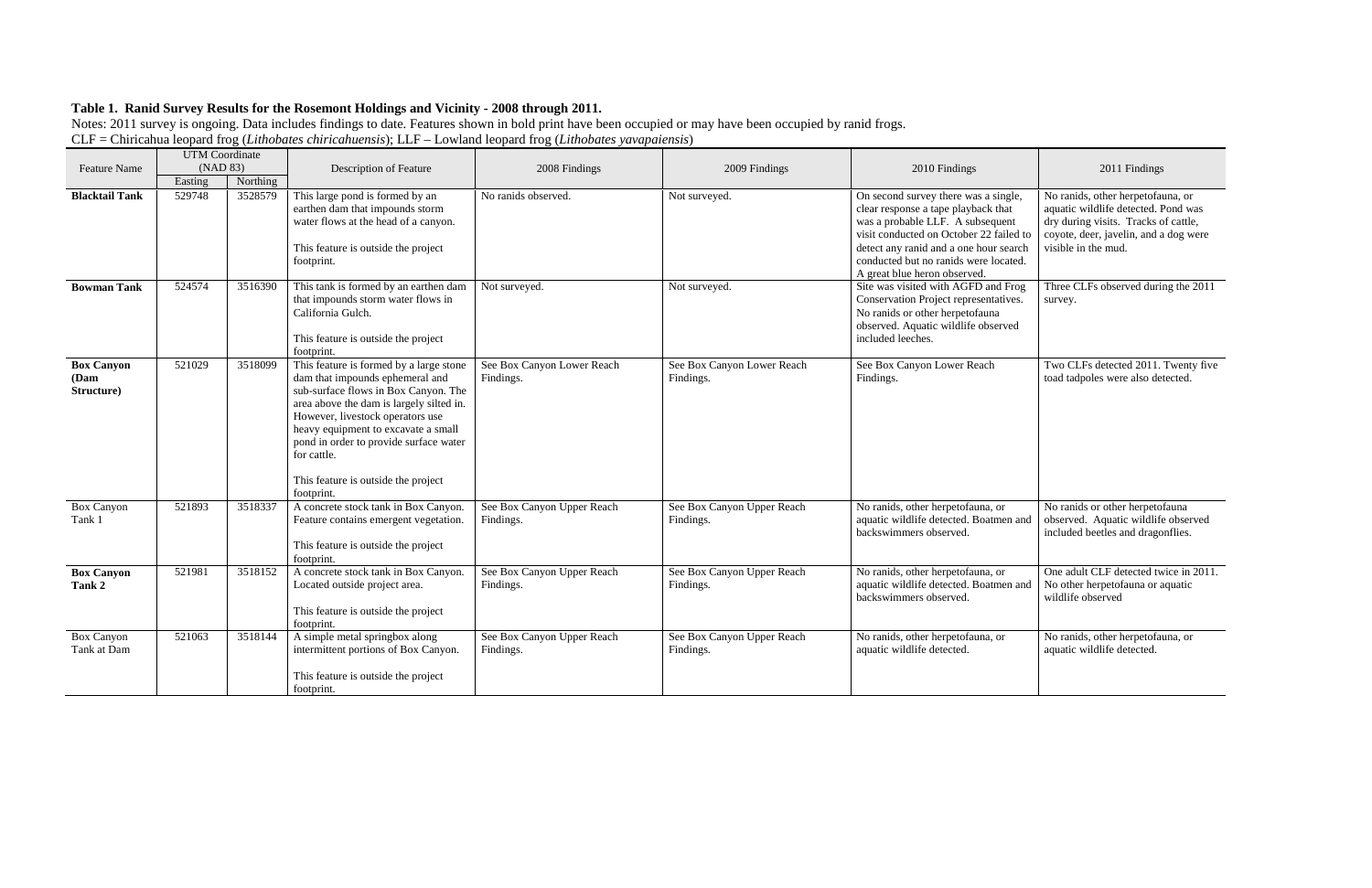|                                    | <b>UTM</b> Coordinate |                    |                                                                                                                                                                                    |                                                                                                                                                                               |                                                                                                                                                                                                                                                                                                                                                                   |                                                                                                                                                                                                                                                               |                                                                                                                                                                                                                                                                                                                                                                             |
|------------------------------------|-----------------------|--------------------|------------------------------------------------------------------------------------------------------------------------------------------------------------------------------------|-------------------------------------------------------------------------------------------------------------------------------------------------------------------------------|-------------------------------------------------------------------------------------------------------------------------------------------------------------------------------------------------------------------------------------------------------------------------------------------------------------------------------------------------------------------|---------------------------------------------------------------------------------------------------------------------------------------------------------------------------------------------------------------------------------------------------------------|-----------------------------------------------------------------------------------------------------------------------------------------------------------------------------------------------------------------------------------------------------------------------------------------------------------------------------------------------------------------------------|
| <b>Feature Name</b>                | (NAD 83)              |                    | Description of Feature                                                                                                                                                             | 2008 Findings                                                                                                                                                                 | 2009 Findings                                                                                                                                                                                                                                                                                                                                                     | 2010 Findings                                                                                                                                                                                                                                                 | 2011 Findings                                                                                                                                                                                                                                                                                                                                                               |
|                                    | Easting               | Northing           |                                                                                                                                                                                    |                                                                                                                                                                               |                                                                                                                                                                                                                                                                                                                                                                   |                                                                                                                                                                                                                                                               |                                                                                                                                                                                                                                                                                                                                                                             |
| <b>Box Canyon</b><br>(Lower Reach) | 520760<br>519239      | 3517910<br>3517994 | Intermittent drainage outside project<br>area. Box Canyon is southwest of the<br>Rosemont Holdings just on the east<br>side the Santa Rita Mountain Range.                         | One nocturnal survey was conducted.<br>Seven adult CLFs observed, all within<br>wet segments of survey reach. Also<br>observed Sonoran desert toads and<br>canyon tree frogs. | No ranids observed. Black-necked<br>garter snakes and coyote tracks<br>observed along these pools. Coatis<br>observed along the north bank of the<br>canyon. Perimeter vegetation included<br>grasses and coyote willow, and canopy<br>vegetation included sycamore, ash,<br>cottonwood, willow, and mesquite.<br>Red spotted toads (Bufo punctatus)<br>observed. | No ranids observed. During August<br>visit, one adult canyon tree frog and a<br>black necked garter snake were<br>identified and photographed, and 20+<br>unidentified tadpoles observed. On<br>September visit 20+ Hylid tree frog<br>tadpoles were present. | One to two CLFs observed during site<br>visits. (See also Box Canyon Dam<br>Structure). It was noted that bears,<br>coatis, coyotes, dogs, deer, foxes,<br>turkeys, and mountain lions frequent<br>the area. Over one hundred tadpoles<br>observed. The species of tadpole was<br>uncertain, but it was believed to be<br>from a toad or canyon tree frog.                  |
| <b>Box Canyon</b><br><b>Pools</b>  | 519164                | 3518196            | Feature along intermittent stream<br>outside project area.<br>This feature is outside the project<br>footprint.                                                                    | See Box Canyon Lower Reach<br>Findings.                                                                                                                                       | See Box Canyon Lower Reach<br>Findings.                                                                                                                                                                                                                                                                                                                           | See Box Canyon Lower Reach<br>Findings.                                                                                                                                                                                                                       | See Box Canyon Lower Reach<br>Findings.                                                                                                                                                                                                                                                                                                                                     |
| <b>Box Canyon</b><br>(Upper Reach) | 522185<br>520760      | 3518265<br>3517910 | Intermittent stream outside project<br>area. Box Canyon is southwest of the<br>Rosemont Holdings just on the east<br>side the Santa Rita Mountain Range.                           | One nocturnal survey conducted. Two<br>CLFs observed.                                                                                                                         | No ranids observed. Reach was mostly<br>dry except for one tank. No aquatic<br>fauna was noted.                                                                                                                                                                                                                                                                   | No ranids observed. On August site<br>visit probable canyon tree frog<br>tadpoles numbering 20+ observed in<br>pools. Site was 95 percent dry during<br>September visit.                                                                                      | No ranids, other herpetofauna, or<br>aquatic wildlife detected. This reach<br>was dry in Spring and early Summer<br>2011.                                                                                                                                                                                                                                                   |
| <b>CA Gulch Tank</b><br>West       | 522711                | 3516861            | This tank is formed by an earthen dam<br>that impounds storm water flows in<br>California Gulch<br>This feature is outside the project<br>footprint.                               | Not surveyed.                                                                                                                                                                 | Not surveyed.                                                                                                                                                                                                                                                                                                                                                     | Not surveyed but visited with AGFD<br>and Frog Conservation Project<br>representatives. Numerous CLFs of<br>multiple age classes were present<br>(Frog Conservation Project 2010).                                                                            | Over 150 CLFs observed. One black-<br>necked garter snake was also detected.<br>Other aquatic wildlife included water<br>boatmen, dragonflies, and beetles.                                                                                                                                                                                                                 |
| <b>CA Gulch Tank</b><br>East       | 523261                | 3516875            | This tank is formed by an earthen dam<br>that impounds storm water flows in<br>California Gulch<br>This feature is outside the project<br>footprint.                               | Not surveyed.                                                                                                                                                                 | Not surveyed.                                                                                                                                                                                                                                                                                                                                                     | One CLF was positively identified<br>during the second visit to this site in<br>2010. No ranids detected in a<br>subsequent visit. No other<br>herpetofauna or aquatic wildlife<br>observed.                                                                  | Five CLFs observed during the 2011<br>survey. Other aquatic wildlife noted<br>includes water boatmen, dragonflies,<br>beetles, and belostomatids. Deer,<br>coyotes, and javelina also frequent the<br>tank.                                                                                                                                                                 |
| Cemetery Tank                      | 430974                | 3528470            | This tank is formed by an earthen dam<br>that impounds storm water flows.<br>Well-developed riparian shoreline<br>vegetation.<br>This feature is outside the project<br>footprint. | No ranids observed.                                                                                                                                                           | Not surveyed.                                                                                                                                                                                                                                                                                                                                                     | No ranids or other herpetofauna<br>observed during visits. Leeches,<br>boatmen, backswimmers, beetles,<br>dragonflies, and evidence of deer<br>javelina, and raccoons observed.                                                                               | No ranids or other herpetofauna<br>detected during this survey. Aquatic<br>wildlife observed included leeches,<br>water boatmen, beetles, and<br>dragonflies. Numerous deer, dog,<br>cattle, javelina, bobcat, coyote, and<br>raccoon tracks were present. Great<br>blue heron tracks were noted during<br>the May visit. Water levels were very<br>low during site visits. |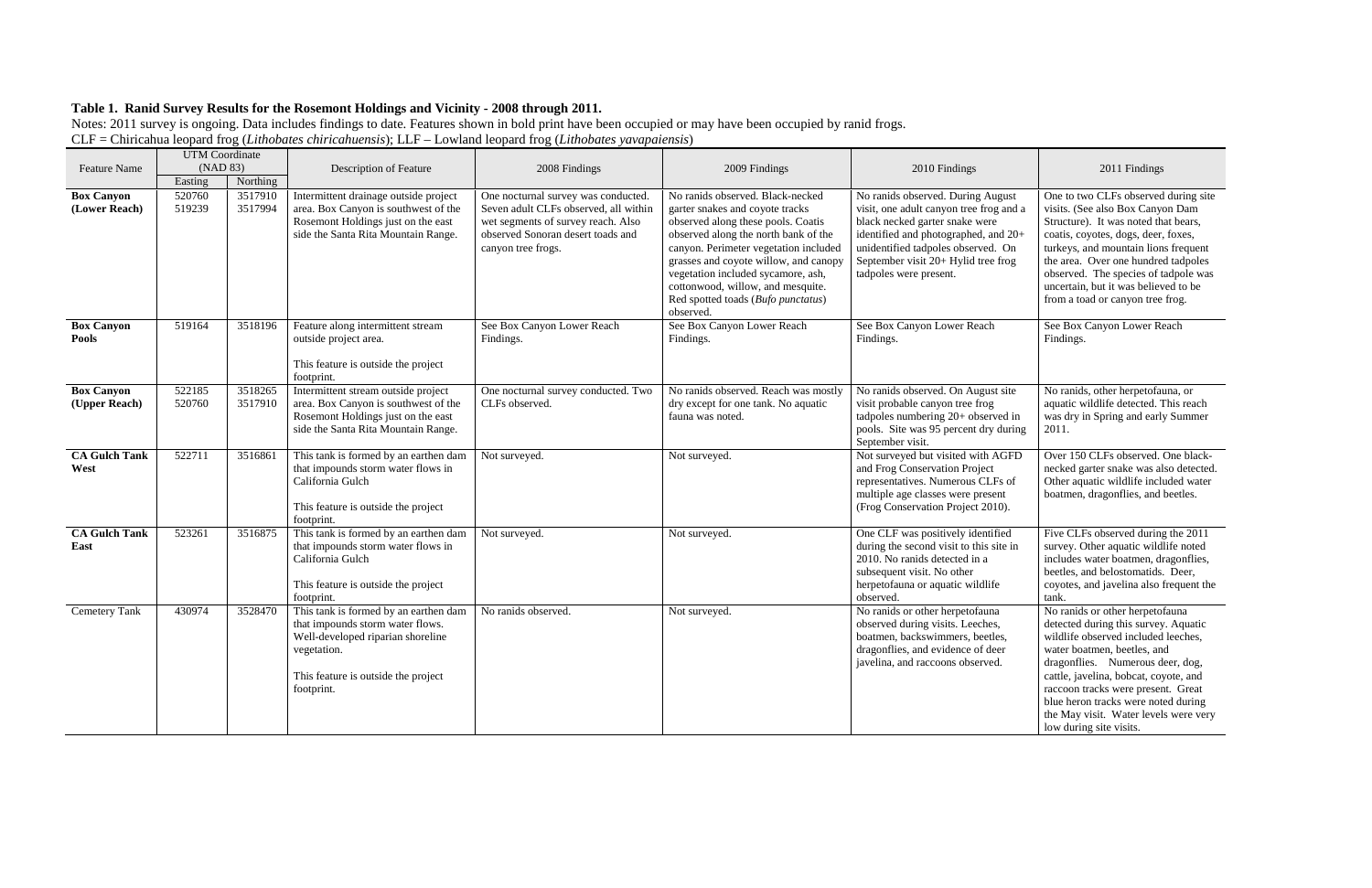| <b>UTM</b> Coordinate<br>(NAD 83)                         |                  |                    |                                                                                                                                                                                                |                                                   |                                                                                                                                                                                                                                                               |                                                                                                                                     |                                                                                                                                                                            |
|-----------------------------------------------------------|------------------|--------------------|------------------------------------------------------------------------------------------------------------------------------------------------------------------------------------------------|---------------------------------------------------|---------------------------------------------------------------------------------------------------------------------------------------------------------------------------------------------------------------------------------------------------------------|-------------------------------------------------------------------------------------------------------------------------------------|----------------------------------------------------------------------------------------------------------------------------------------------------------------------------|
| <b>Feature Name</b>                                       | Easting          | Northing           | Description of Feature                                                                                                                                                                         | 2008 Findings                                     | 2009 Findings                                                                                                                                                                                                                                                 | 2010 Findings                                                                                                                       | 2011 Findings                                                                                                                                                              |
| <b>Cienega Creek</b><br>(Lower Reach)                     | 533427<br>540940 | 3542677<br>3538723 | A reach of lower Cienega Creek from<br>upstream of Davidson Canyon to just<br>downstream from Davidson Canyon<br>that supports intermittent flows and<br>pooling. Emergent vegetation present. | Not surveyed.                                     | LLFs observed. No CLFs observed.<br>Other notable wildlife observations<br>included zone-tailed hawks (Buteo<br>albonotatus), great blue heron (Ardea<br>herodias), and various species of<br>dragonflies.                                                    | Not surveyed.                                                                                                                       | Not surveyed.                                                                                                                                                              |
| Cienega Creek<br>(Upper Reach)                            | 538768<br>538889 | 3519995<br>3518146 | A reach of upper Cienega Creek from<br>downstream of Empire Gulch to North<br>Canyon. Generally east of the project.                                                                           | Not surveyed.                                     | No ranids were noted. Dry with the<br>exception of a few pools along an<br>incised channel. These pools were<br>occupied by cinnamon teals (Anas<br>cyanoptera) and Mexican ducks (Anas<br>diazi). Great blue heron and egret<br>(Ardea sp.) were also noted. | Not surveyed.                                                                                                                       | Not surveyed.                                                                                                                                                              |
| Crucero Spring                                            | 527340           | 3527318            | This feature is a spring in the<br>headwaters of a tributary to Mulberry<br>Canyon.<br>This feature is outside the project<br>footprint.                                                       | See Mulberry Canyon Findings.                     | See Mulberry Canyon Findings.                                                                                                                                                                                                                                 | See Mulberry Canyon Findings.                                                                                                       | No ranids, other herpetofauna, or<br>aquatic wildlife detected. Spring<br>dry during site visits.                                                                          |
| Davidson<br>Canyon Tank at<br>Diversion Dam               | 533069           | 3536974            | This tank is formed by an earthen dam<br>that impounds storm water flows<br>conveyed down Davidson Canyon<br>This feature is outside the project<br>footprint.                                 | See results from Davidson Canyon<br>(Upper Reach) | See results from Davidson Canyon<br>(Upper Reach)                                                                                                                                                                                                             | No ranids or other herpetofauna, or<br>aquatic detected during this survey.<br>Water boatmen, dragonflies, and<br>beetles observed. | No ranids or other herpetofauna<br>detected during this survey. Water<br>boatmen, dragonflies, and beetles<br>observed. Coyote and raccoon tra<br>were present in the mud. |
| Davidson<br>Canyon<br>Windmill                            | 533187           | 3536466            | This feature is a metal livestock<br>waterer fed by a windmill driven<br>pump.<br>This feature is outside the project<br>footprint.                                                            | Not surveyed.                                     | Not surveyed.                                                                                                                                                                                                                                                 | Not surveyed.                                                                                                                       | No ranids or other herpetofauna<br>detected during this survey. Wate<br>boatmen, dragonflies, beetles, and<br>approximately 20 feral goldfish<br>observed.                 |
| <b>Davidson</b><br><b>Canyon</b> (Upper<br><b>Reach</b> ) | 528600<br>527978 | 3521851<br>3521553 | Ephemeral segment of Davison<br>Canyon.<br>This feature is outside the project<br>footprint.                                                                                                   | No ranids detected.                               | Dry except for one tank created by a<br>diversion dam along the main channel<br>of the canyon. One ranid tadpole<br>(species undetermined, but likely LLF)<br>was noted.                                                                                      | No ranids detected                                                                                                                  | No ranids detected                                                                                                                                                         |

|          | 2011 Findings                                                                                                                                                                 |
|----------|-------------------------------------------------------------------------------------------------------------------------------------------------------------------------------|
|          | Not surveyed.                                                                                                                                                                 |
|          | Not surveyed.                                                                                                                                                                 |
|          | No ranids, other herpetofauna, or<br>aquatic wildlife detected. Spring was<br>dry during site visits.                                                                         |
| Ιľ<br>γ. | No ranids or other herpetofauna<br>detected during this survey. Water<br>boatmen, dragonflies, and beetles<br>observed. Coyote and raccoon tracks<br>were present in the mud. |
|          | No ranids or other herpetofauna<br>detected during this survey. Water<br>boatmen, dragonflies, beetles, and<br>approximately 20 feral goldfish<br>observed.                   |
|          | No ranids detected                                                                                                                                                            |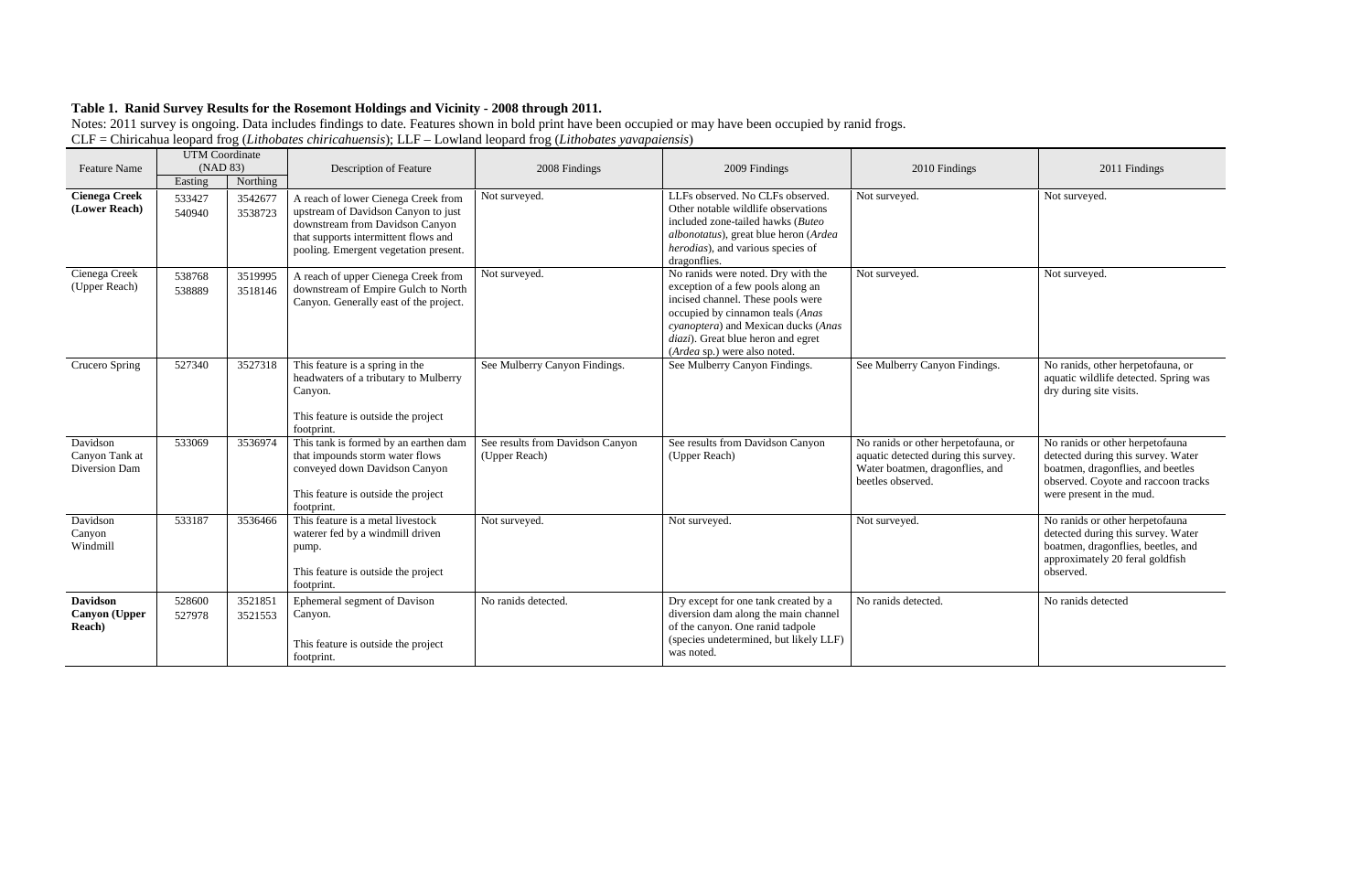| <b>Feature Name</b>                               | <b>UTM</b> Coordinate<br>(NAD 83) |                    | <b>Description of Feature</b>                                                                                                                                                                                                                     | 2008 Findings                                                                                                                                                                                                    | 2009 Findings                                                                                                                                                                                                                                                                                                                                      | 2010 Findings                                                                                                                                                                                    | 2011 Findings                                                                                                                                                                                                                                                                                                                   |
|---------------------------------------------------|-----------------------------------|--------------------|---------------------------------------------------------------------------------------------------------------------------------------------------------------------------------------------------------------------------------------------------|------------------------------------------------------------------------------------------------------------------------------------------------------------------------------------------------------------------|----------------------------------------------------------------------------------------------------------------------------------------------------------------------------------------------------------------------------------------------------------------------------------------------------------------------------------------------------|--------------------------------------------------------------------------------------------------------------------------------------------------------------------------------------------------|---------------------------------------------------------------------------------------------------------------------------------------------------------------------------------------------------------------------------------------------------------------------------------------------------------------------------------|
|                                                   | Easting                           | Northing           |                                                                                                                                                                                                                                                   |                                                                                                                                                                                                                  |                                                                                                                                                                                                                                                                                                                                                    |                                                                                                                                                                                                  |                                                                                                                                                                                                                                                                                                                                 |
| <b>Davidson</b><br><b>Canyon</b> (Lower<br>Reach) | 533711<br>533429                  | 3542497<br>3538561 | Mesoriparian segment of drainage<br>with intermittent flows.<br>This feature is outside the project<br>footprint.                                                                                                                                 | Four LLFs in small pond (20 by 8 ft [6<br>by 2.5 m]) on west side of channel,<br>upstream from confluence with<br>Cienega Creek. One captured to<br>photograph and confirm identification,<br>and then released. | One LLF detected at the confluence<br>with Cienega Creek. This reach was<br>dry except for 2 areas, the confluence<br>with Cienega Creek and a small reach<br>approximately 3 miles upstream from<br>Cienega Creek. Other aquatic wildlife<br>observations included zone-tailed<br>hawks, great blue heron, and various<br>species of dragonflies. | No ranids detected. Approximately 12<br>red spotted toads were positively<br>identified on September 10 visit, and<br>approximately 15 adults and numerous<br>tadpoles observed on September 21. | No ranids detected. Over 100 non-<br>ranid tadpoles (potentially canyon tree<br>frog tadpoles) observed as well as<br>dragonflies.                                                                                                                                                                                              |
| Deering Springs<br>and Tanks                      | 522709                            | 3519260            | This feature consists of a spring fed<br>pipe that reports to a large concrete<br>cistern that provides water to a small<br>round tank approximately 50 meters<br>downstream.<br>This feature is outside the project<br>footprint.                | No ranids detected.                                                                                                                                                                                              | No ranids or other herpetofauna<br>detected during this survey. Aquatic<br>wildlife observed include dragonflies<br>and water boatmen.                                                                                                                                                                                                             | No ranids or other herpetofauna<br>detected during this survey. Aquatic<br>wildlife observed include dragonflies<br>and water boatmen.                                                           | No ranids or other herpetofauna<br>detected during this survey. Aquatic<br>wildlife observed included water<br>boatmen, belostomatids, and beetles.<br>Coati, fox, lion, bobcat, and deer<br>tracks observed along with Gambel's<br>quail. A small black bear observed in a<br>tree on the night of September $5^{\text{th}}$ . |
| <b>East Dam</b>                                   | 527384                            | 3522672            | This tank is formed by an earthen dam<br>that impounds storm water flows<br>conveyed down the wash.<br>This feature is outside the project<br>footprint.                                                                                          | One CLF responded to tape playback,<br>but it could not be found in search of<br>water's edge.                                                                                                                   | No ranids or other herpetofauna<br>detected during this survey. Aquatic<br>wildlife observed included<br>dragonflies.                                                                                                                                                                                                                              | No ranids, other herpetofauna, or<br>aquatic wildlife detected. Pond was<br>dry in 2010.                                                                                                         | No ranids, other herpetofauna, or<br>aquatic wildlife detected. Tank was<br>dry during site visits.                                                                                                                                                                                                                             |
| East Dam Outfall                                  | 527323                            | 3522868            | This feature is immediately<br>downgradient of the East Dam and is<br>formed by seepage flowing over<br>bedrock allows for surface flow that<br>supports a ribbon of riparian<br>vegetation.<br>This feature is outside the project<br>footprint. | No ranids detected.                                                                                                                                                                                              | No ranids or other herpetofauna<br>detected during this survey. Aquatic<br>wildlife observed included dragonflies<br>and backswimmers.                                                                                                                                                                                                             | No ranids or other herpetofauna<br>detected during this survey. Aquatic<br>wildlife observed included<br>dragonflies.                                                                            | No ranids observed. Other<br>herpetofauna observed included over<br>500 non-ranid tadpoles and a large<br>Sonoran whipsnake. Other aquatic<br>wildlife noted included dragonflies,<br>and beetles.                                                                                                                              |
| <b>Empire Gulch -</b><br><b>Unnamed Tank</b>      | 537902                            | 3517949            | This tank is formed by an earthen dam<br>that impounds storm water flows<br>conveyed down Empire Gulch.<br>This feature is outside the project<br>footprint.                                                                                      | Not surveyed.                                                                                                                                                                                                    | No ranids or other herpetofauna<br>detected during this survey. Aquatic<br>wildlife observed included<br>dragonflies. Cinnamon teals and<br>Mexican ducks were noted.                                                                                                                                                                              | Four to six CLFs observed. Other<br>aquatic wildlife observed were<br>dragonflies.                                                                                                               | No ranids, other herpetofauna, or<br>aquatic wildlife detected. Tank was<br>dry during site visits.                                                                                                                                                                                                                             |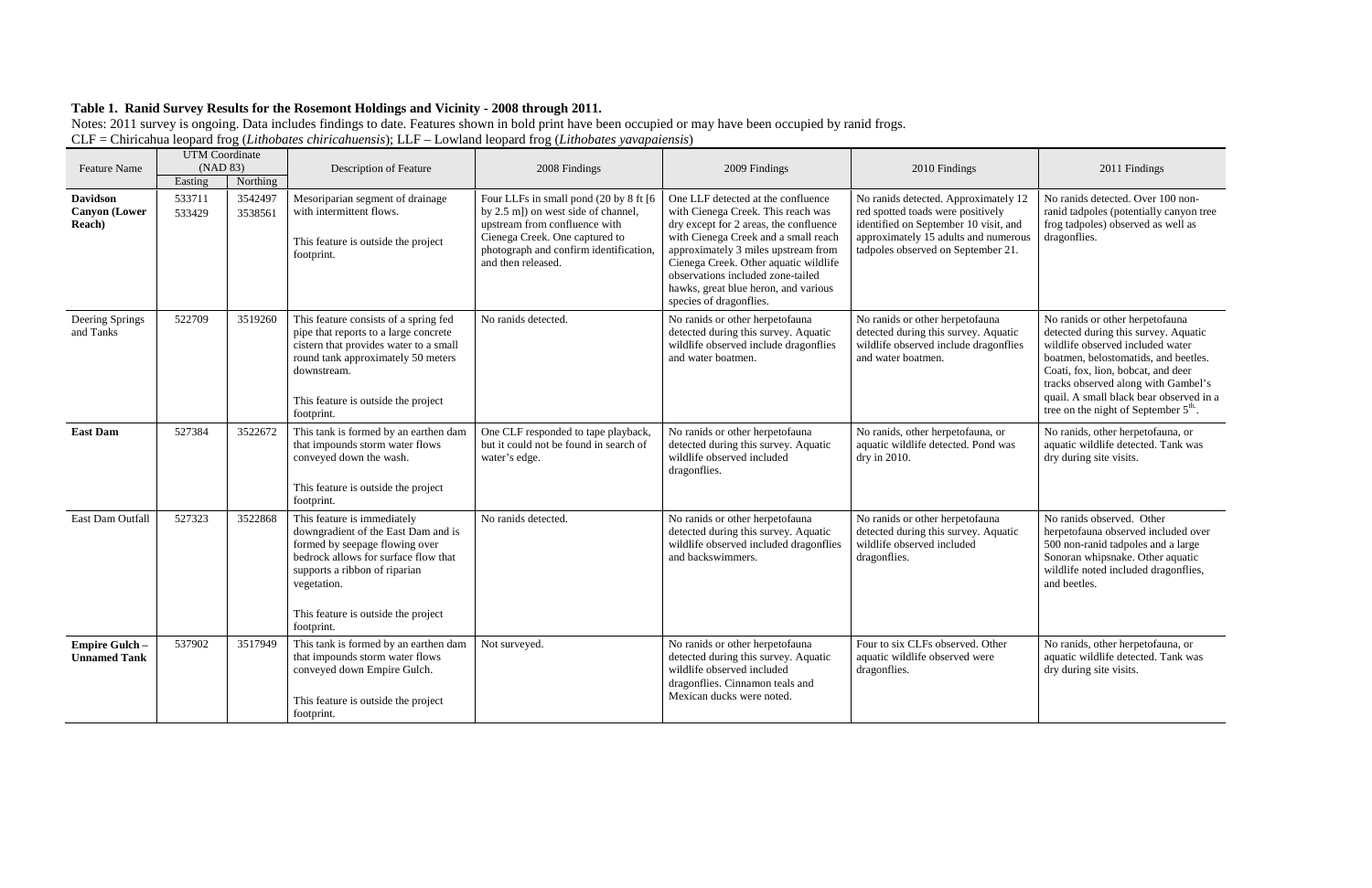| <b>Feature Name</b>                     | <b>UTM</b> Coordinate<br>(NAD 83) |                                | Description of Feature                                                                                                                                                                                                                                                                                                                   | 2008 Findings                                                                                                                           | 2009 Findings                                                                                                                                                                                   | 2010 Findings                                                                                                                                                                                                                  | 2011 Findings                                                                                                                                                                                                                          |
|-----------------------------------------|-----------------------------------|--------------------------------|------------------------------------------------------------------------------------------------------------------------------------------------------------------------------------------------------------------------------------------------------------------------------------------------------------------------------------------|-----------------------------------------------------------------------------------------------------------------------------------------|-------------------------------------------------------------------------------------------------------------------------------------------------------------------------------------------------|--------------------------------------------------------------------------------------------------------------------------------------------------------------------------------------------------------------------------------|----------------------------------------------------------------------------------------------------------------------------------------------------------------------------------------------------------------------------------------|
| <b>Empire Gulch</b><br>Pools            | Easting<br>534586<br>534118       | Northing<br>3516948<br>3516971 | A reach of Empire Gulch appears to<br>support intermittent flows and<br>contains a series of relatively deep<br>pools along approximately 300 feet<br>(100 m). Vegetation included large<br>cottonwood and willow, sedges,<br>cattails, and duckweed.                                                                                    | Not surveyed                                                                                                                            | Numerous CLFs were noted. Tadpoles<br>and egg masses were noted. Other<br>wildlife observations included<br>dragonflies, belostomatids, black-<br>necked garter snake, and zone-tailed<br>hawk. | Not surveyed.                                                                                                                                                                                                                  | Not surveyed.                                                                                                                                                                                                                          |
| Fig Tree Spring                         | 523960                            | 3525012                        | This is a spring at the head of<br>Sycamore Canyon. It formerly<br>conveyed water via a pipe to a<br>galvanized steel tank that has rusted<br>out and no longer hold water. The<br>spring supports a small area of surface<br>water, wetland vegetation, and an<br>exotic fig tree.<br>This feature is outside the project<br>footprint. | Not surveyed. Site was dry.                                                                                                             | Not surveyed.                                                                                                                                                                                   | Not surveyed.                                                                                                                                                                                                                  | No ranids, other herpetofauna, or<br>aquatic wildlife detected.                                                                                                                                                                        |
| <b>Granite Tank</b>                     | 522717                            | 3513980                        | Tank formed by an earthen dam that<br>impounds storm water flows.<br>This feature is outside the project<br>footprint.                                                                                                                                                                                                                   | Not surveyed.                                                                                                                           | Not surveyed.                                                                                                                                                                                   | Not surveyed, but numerous CLFs of<br>multiple age classes observed in<br>Summer 2010 (Frog Conservation<br>Project 2010).                                                                                                     | CLFs were present in Spring 2011.<br>One CLF observed during Summer<br>2011. Tank dried in Spring-early<br>Summer 2011. Tank refilled with<br>Summer monsoon rains.                                                                    |
| <b>Granite Mtn</b><br>Tank              | 522717                            | 3513980                        | Tank formed by an earthen dam that<br>impounds storm water flows conveyed<br>down Ophir Gulch.<br>This feature is outside the project<br>footprint.                                                                                                                                                                                      | Ten CLFs observed, calling<br>spontaneously. Identification<br>confirmed based on calls and visual<br>observations with binoculars.     | Numerous small CLFs observed.<br>Aquatic wildlife observed included<br>dragonflies, water boatmen, and<br>beetles.                                                                              | Four confirmed and one unconfirmed<br>CLFs detected in 2010. Aquatic<br>wildlife observed included<br>dragonflies, water boatmen, and<br>beetles.                                                                              | No ranids or other herpetofauna<br>detected during this survey. Deer,<br>bobcat, and raccoon tracks observed in<br>the mud. This tank had dried Spring -<br>early Summer in 2011. Tank refilled<br>with Summer monsoon rains.          |
| <b>Lower Granite</b><br><b>Mtn Tank</b> | 522805                            | 3514041                        | This tank is formed by an earthen dam<br>that impounds storm water flows<br>conveyed down Ophir Gulch.<br>This feature is outside the project<br>footprint.                                                                                                                                                                              | Not surveyed. No surface water was<br>present.                                                                                          | Not surveyed. No surface water was<br>present during visits.                                                                                                                                    | No ranids or other herpetofauna<br>detected during this survey. Aquatic<br>wildlife observed includes dragonflies.                                                                                                             | No ranids or other herpetofauna<br>detected during this survey.                                                                                                                                                                        |
| Greaterville<br>Tank                    | 522772                            | 3514693                        | This tank is formed by an earthen dam<br>that impounds storm water flows.<br>This feature is outside the project<br>footprint.                                                                                                                                                                                                           | Thirty-seven CLFs observed, four<br>captured by net, two photographed.<br>All appeared to be sub-adult to adult<br>based on their size. | Numerous CLFs of various sizes<br>observed. No tadpoles observed, but<br>two egg masses were noted. The<br>AGFD reported having released frogs<br>to this tank in August 2009.                  | Four ranids observed on July 30 which<br>could not be positively identified, but<br>were probable CLFs due to their bright<br>green coloring and the positive<br>identification of nine CLFs at this<br>location on August 20. | Over 75 individual CLFs observed.<br>Other aquatic wildlife observed<br>included water boatmen, dragonflies,<br>belostomatids, and beetles. Tracks of<br>deer, dog, great blue heron, coyote,<br>and javelina were present in the mud. |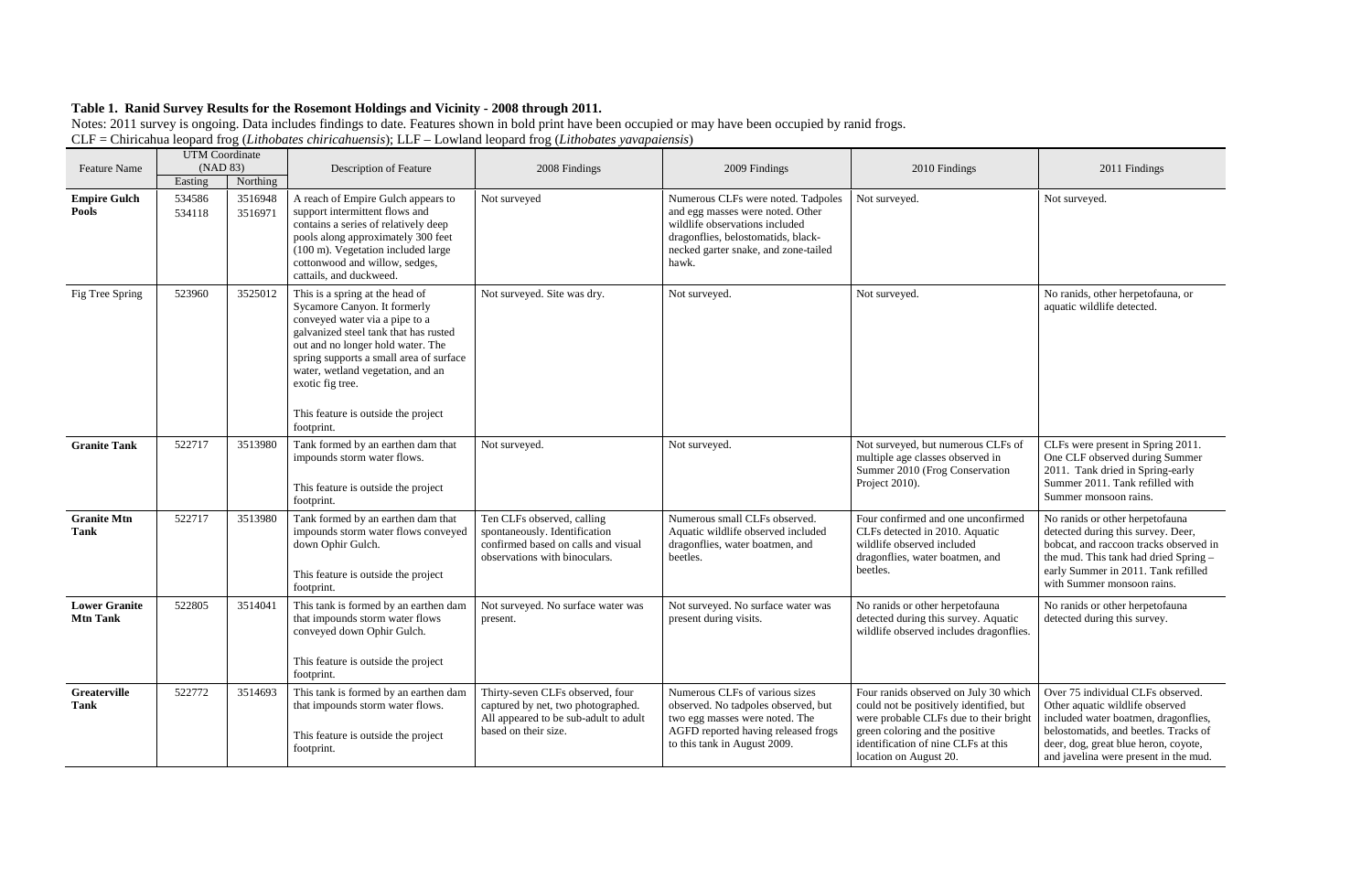| <b>Feature Name</b>                         | <b>UTM</b> Coordinate<br>(NAD 83) |          | Description of Feature                                                                                                                                                                 | 2008 Findings                                                                                                                                                                                                                                                                                | 2009 Findings                                                                                                                                                                         | 2010 Findings                                                                                                                                                                              | 2011 Findings                                                                                                                                                                                                                                                                                                                    |
|---------------------------------------------|-----------------------------------|----------|----------------------------------------------------------------------------------------------------------------------------------------------------------------------------------------|----------------------------------------------------------------------------------------------------------------------------------------------------------------------------------------------------------------------------------------------------------------------------------------------|---------------------------------------------------------------------------------------------------------------------------------------------------------------------------------------|--------------------------------------------------------------------------------------------------------------------------------------------------------------------------------------------|----------------------------------------------------------------------------------------------------------------------------------------------------------------------------------------------------------------------------------------------------------------------------------------------------------------------------------|
|                                             | Easting                           | Northing |                                                                                                                                                                                        |                                                                                                                                                                                                                                                                                              |                                                                                                                                                                                       |                                                                                                                                                                                            |                                                                                                                                                                                                                                                                                                                                  |
| <b>North</b><br><b>Greaterville</b><br>Tank | 522467                            | 3515592  | This tank is formed by an earthen dam<br>that impounds storm water flows.<br>This feature is outside the project<br>footprint.                                                         | Not surveyed.                                                                                                                                                                                                                                                                                | Not surveyed.                                                                                                                                                                         | Not surveyed by WestLand. Surveyed<br>by Frog Conservation Project. No<br>ranids noted.                                                                                                    | Forty seven CLFs observed. No other<br>aquatic wildlife detected.                                                                                                                                                                                                                                                                |
| <b>Gunsight Tank</b>                        | 523271                            | 35232992 | This tank is formed by an earthen dam<br>that impounds storm water flows<br>conveyed down Ophir Gulch.<br>This feature is just outside the project<br>footprint.                       | No ranids detected.                                                                                                                                                                                                                                                                          | No ranids or other herpetofauna<br>detected during this survey Aquatic<br>wildlife observed included<br>dragonflies. Tracks of bear, deer, and<br>turkey vulture were present.        | No ranids or other herpetofauna<br>detected during this survey Aquatic<br>wildlife observed included dragonflies<br>and boatmen.                                                           | No ranids, other herpetofauna, or<br>aquatic wildlife detected. Tank was<br>dry during site visits.                                                                                                                                                                                                                              |
| <b>Highway Tank</b>                         | 527542                            | 3519369  | This tank is formed by an earthen dam<br>that impounds storm water flows<br>conveyed down Oak Tree Canyon.<br>This feature is outside the project<br>footprint.                        | Single adult frog observed on each<br>visit, but unable to capture for positive<br>identification. No vocalizations, no<br>response to call playback of<br>chiricahuensis or yavapaiensis.                                                                                                   | No ranids or other herpetofauna<br>detected during 2009. Tank was dry in<br>August. Thousands of tadpole shrimp<br>(Triops cancriformis) were noted on<br>last visit of September 29. | No ranids or other herpetofauna<br>detected during 2010. Water boatmen<br>and dragonflies observed. Site was dry<br>in September.                                                          | No ranids, other herpetofauna, or<br>aquatic wildlife detected during the<br>spring survey when the pond was dry.<br>After summer monsoon rains partially<br>filled this tank, aquatic wildlife<br>observed included beetles and<br>dragonflies. No ranids or other<br>herpetofauna observed during the<br>post-monsoon surveys. |
| <b>Locust Spring</b>                        | 522006                            | 3518886  | A damp seep with a short but dense<br>riparian gallery along South Sycamore<br>Canyon.<br>This feature is outside the project<br>footprint.                                            | No ranids detected.                                                                                                                                                                                                                                                                          | No ranids or other herpetofauna<br>detected during this survey. Aquatic<br>fauna noted includes dragonflies,<br>boatmen, and backswimmers.                                            | Not surveyed.                                                                                                                                                                              | No ranids or other herpetofauna<br>detected during this survey.                                                                                                                                                                                                                                                                  |
| Lower Fagan<br>Lake                         | 529225                            | 3530653  | Large tank formed by an earthen dam<br>that impounds storm water flows.<br>This feature is outside the project<br>footprint.                                                           | No ranids. Dry in early September.                                                                                                                                                                                                                                                           | Not surveyed.                                                                                                                                                                         | No ranids or other herpetofauna<br>detected during this survey Aquatic<br>wildlife observed included<br>dragonflies, water boatmen,<br>belostomatids, warm water fish and<br>wading birds. | Not surveyed to date.                                                                                                                                                                                                                                                                                                            |
| <b>Lower Stock</b><br><b>Tank</b>           | 523171                            | 3522125  | This tank is formed by an earthen dam<br>that impounds storm water flows. Site<br>is within Rosemont's patented claim<br>property.<br>This feature is within the project<br>footprint. | No frogs observed on 8/8/08. Two<br>frogs seen on 8/25/08, but could not be<br>captured for identification. Two frogs<br>on 8/28/08, responded to tape<br>playback, confirmed to be CLFs. Two<br>frogs responded to tape playback on<br>9/5/08, identification confirmed with<br>binoculars. | No ranids or other herpetofauna<br>detected during this survey. Aquatic<br>wildlife observed included water<br>boatmen and dragonflies.                                               | No ranids or other herpetofauna<br>detected during this survey Aquatic<br>wildlife observed included water<br>boatmen and dragonflies.                                                     | No ranids or other herpetofauna<br>detected during this survey Aquatic<br>wildlife observed included water<br>boatmen and dragonflies. This site has<br>suffered severe OHV damage in 2011.<br>Observed water levels fluctuated<br>widely in 2011.                                                                               |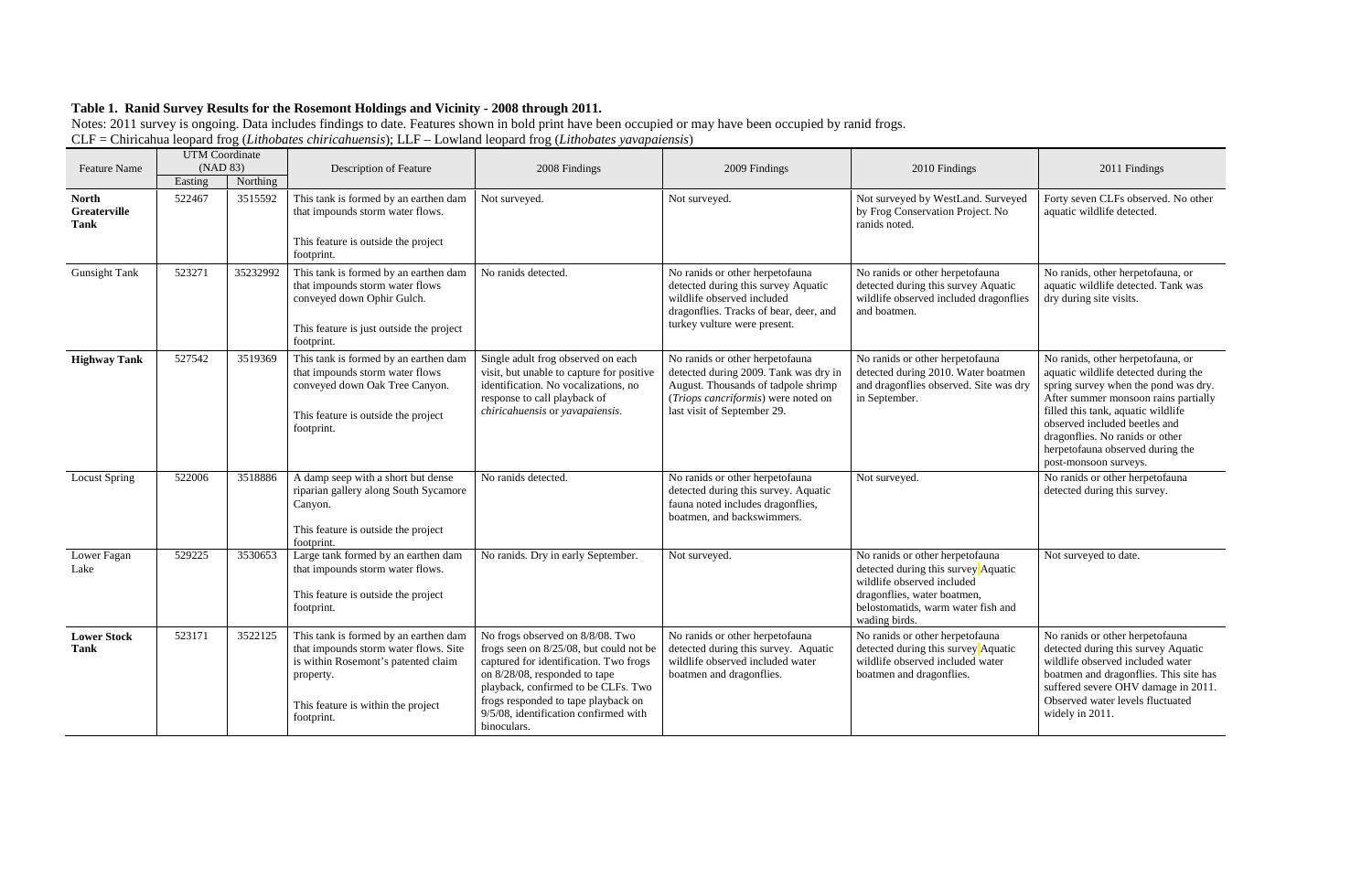| <b>Feature Name</b>                       | <b>UTM</b> Coordinate<br>(NAD 83) |          | <b>Description of Feature</b>                                                                                                                                                                                                                                                                | 2008 Findings                                    | 2009 Findings                                                                                                                                                                                                                    | 2010 Findings                                                                                                                                          | 2011 Findings                                                                                                                                                                          |
|-------------------------------------------|-----------------------------------|----------|----------------------------------------------------------------------------------------------------------------------------------------------------------------------------------------------------------------------------------------------------------------------------------------------|--------------------------------------------------|----------------------------------------------------------------------------------------------------------------------------------------------------------------------------------------------------------------------------------|--------------------------------------------------------------------------------------------------------------------------------------------------------|----------------------------------------------------------------------------------------------------------------------------------------------------------------------------------------|
|                                           | Easting                           | Northing |                                                                                                                                                                                                                                                                                              |                                                  |                                                                                                                                                                                                                                  |                                                                                                                                                        |                                                                                                                                                                                        |
| <b>Lower Stock</b><br><b>Tank Waterer</b> | 523226                            | 3522129  | This feature is a concrete lined trough<br>that collects conveyed storm water<br>flows.<br>This feature is within the project<br>footprint.                                                                                                                                                  | No ranids observed.                              | No ranids observed during this survey.<br>In 2009 this site supported hundreds of<br>juvenile Couch's spadefoot toad<br>(Scaphiopus couchi). Dragonflies,<br>beetles, and boatmen were also<br>present.                          | No ranids observed during this survey.<br>Six juvenile Couch's spadefoot toads<br>observed n this waterer. Dragonflies<br>and boatmen were also noted. | No ranids observed during this survey.<br>Over 100 spade foot toad tadpoles<br>were present, along with boatmen,<br>dragonflies, and beetles.                                          |
| <b>McCleary Stock</b><br>Tank             | 523451                            | 3523593  | This tank is formed by an earthen dam<br>that impounds storm water flows<br>conveyed down McCleary Canyon.<br>This feature is outside the project<br>footprint.                                                                                                                              | No ranids observed.                              | No ranids or other herpetofauna<br>detected. Aquatic wildlife observed<br>was limited to dragonflies.                                                                                                                            | No ranids or other herpetofauna<br>detected. Aquatic wildlife observed<br>was limited to dragonflies.                                                  | No ranids or other herpetofauna<br>detected during this survey. Aquatic<br>wildlife observed included water<br>boatmen and dragonflies. Tank is used<br>as a migrant watering station. |
| Mulberry<br>Canyon                        | 527717                            | 3526388  | This feature is a mesoriparian canyon<br>with ephemeral flows. One area of<br>perennial flows exists at the UTM<br>coordinates provided. This area is<br>adjacent to a cave-adit and supports a<br>modest grove of riparian vegetation.<br>This feature is outside the project<br>footprint. | No ranids observed. No surface water<br>present. | No ranids or other herpetofauna<br>detected. Belostomatid beetle were<br>the only aquatic wildlife observed.<br>Several zone-tailed hawks and two<br>great horned owls observed. Canyon<br>was dry on second visit in September. | No ranids, other herpetofauna, or<br>aquatic wildlife detected. Three zone-<br>tailed hawks and deer tracks were<br>noted along the canyon.            | No ranids or other herpetofauna<br>detected during this survey Aquatic<br>wildlife observed included<br>dragonflies.                                                                   |
| <b>Mulberry Spring</b>                    | 527237                            | 3527987  | This feature is a spring at the head of<br>Mulberry Canyon. A pipe feeds a<br>round tank adjacent to spring. There is<br>a mine adit next to this spring that is<br>heavily used by illegal aliens and/or<br>smugglers.<br>This feature is outside the project<br>footprint.                 | No ranids observed. Red-spotted toads<br>noted.  | See Mulberry Canyon Findings.                                                                                                                                                                                                    | No ranids observed. Remains of at<br>least 2 white-tailed deer were noted<br>(possible mountain lion kill).                                            | No ranids, other herpetofauna, or<br>aquatic wildlife detected.                                                                                                                        |
| Lower Mulberry<br><b>Spring</b>           | 527533                            | 3526850  | This feature is a spring at the<br>headwaters of a tributary to Mulberry<br>canyon. This is the site of a bandit<br>camp.<br>This feature is outside the project<br>footprint.                                                                                                               | No ranids observed. No surface water<br>present. | See Mulberry Canyon Findings.                                                                                                                                                                                                    | See Mulberry Canyon Findings.                                                                                                                          | No ranids, other herpetofauna, or<br>aquatic wildlife detected. This spring<br>was dry in the spring of 2011.                                                                          |
| North Basin<br>Tank                       | 524774                            | 3519769  | This feature is a concrete lined trough<br>that collects conveyed storm water<br>flows.<br>This feature is within the project<br>footprint.                                                                                                                                                  | No ranids observed. Tank was dry.                | No ranids observed. Tank was dry.                                                                                                                                                                                                | No ranids observed. Tank was dry.                                                                                                                      | No ranids observed. Tank was dry<br>during site visits.                                                                                                                                |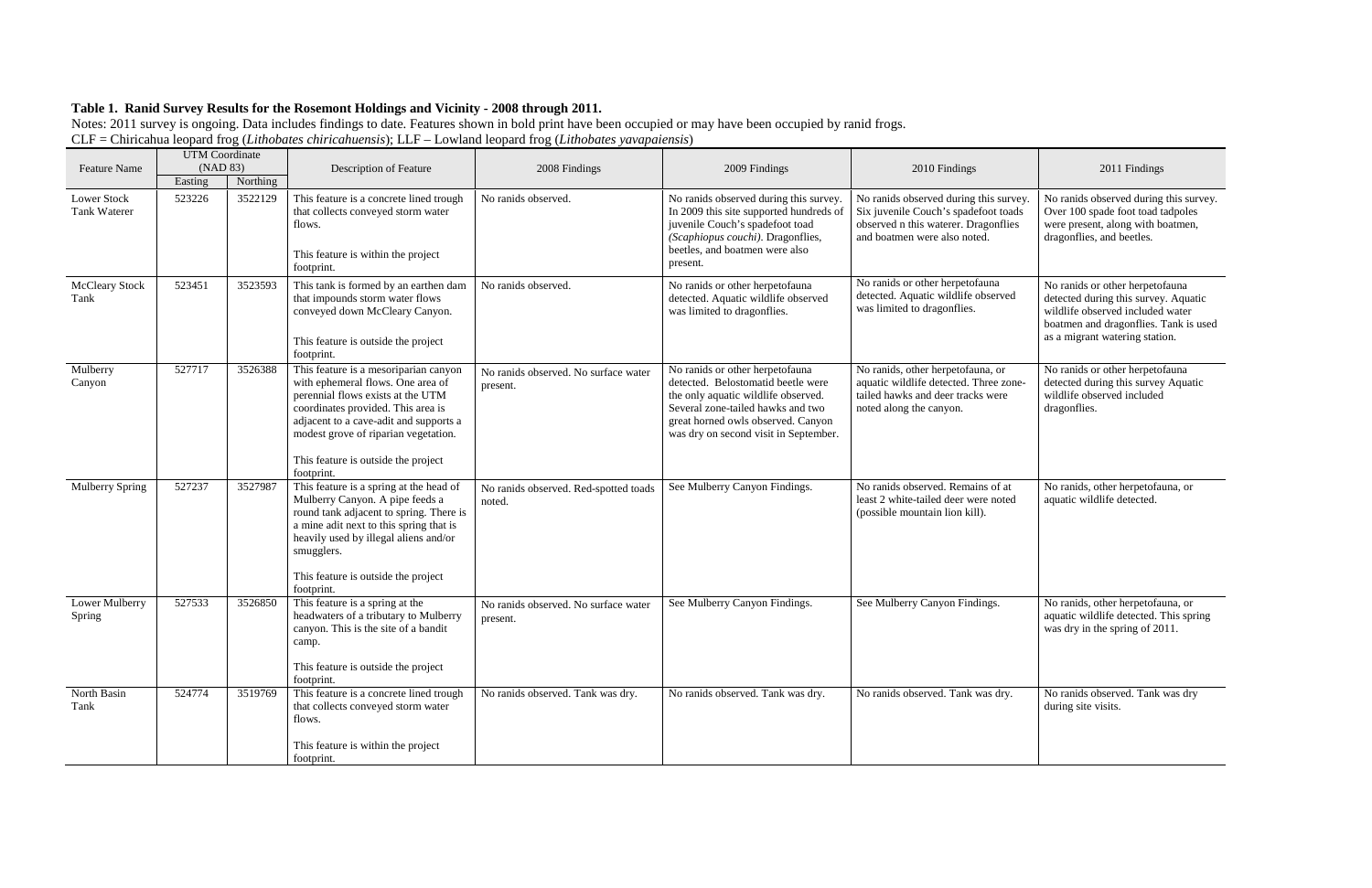|                                                      | <b>UTM</b> Coordinate |          |                                                                                                                                                                                                                                    |                                   |                                                                                                                                                                                                           |                                                                                                                                                                                |                                                                                                                                                                                |
|------------------------------------------------------|-----------------------|----------|------------------------------------------------------------------------------------------------------------------------------------------------------------------------------------------------------------------------------------|-----------------------------------|-----------------------------------------------------------------------------------------------------------------------------------------------------------------------------------------------------------|--------------------------------------------------------------------------------------------------------------------------------------------------------------------------------|--------------------------------------------------------------------------------------------------------------------------------------------------------------------------------|
| <b>Feature Name</b>                                  | (NAD 83)              |          | Description of Feature                                                                                                                                                                                                             | 2008 Findings                     | 2009 Findings                                                                                                                                                                                             | 2010 Findings                                                                                                                                                                  | 2011 Findings                                                                                                                                                                  |
|                                                      | Easting               | Northing |                                                                                                                                                                                                                                    |                                   |                                                                                                                                                                                                           |                                                                                                                                                                                |                                                                                                                                                                                |
| North Canyon                                         | N/A                   | N/A      | This feature is a well developed<br>xeroriparian drainage that flows from<br>the eastern foothills of the Santa Rita<br>Mountains.<br>This feature is outside the project<br>footprint.                                            | Not surveyed.                     | No ranids , other herpetofauna, or<br>aquatic wildlife detected. The canyon<br>was mostly dry, the only surface water<br>present is an AGFD wildlife guzzler.                                             | No ranids, other herpetofauna, or<br>aquatic wildlife detected. Entire reach<br>of canyon was dry in 2010.                                                                     | No ranids, other herpetofauna, or<br>aquatic wildlife detected. Entire reach<br>of canyon was dry during site visits.                                                          |
| North Canyon<br>Guzzler                              | 532242                | 3529854  | This feature is a wildlife drinker<br>constructed by the AZGFD. Rainwater<br>is collected in a large metal sheet,<br>conveyed to a cistern, on fed into a<br>concrete trough.<br>This feature is outside the project<br>footprint. | Not surveyed.                     | No ranids or other herpetofauna<br>detected during this survey .The pool<br>contained numerous predatory insects.<br>Water boatmen, backswimmers,<br>beetles, and aquatic walking sticks<br>were present. | No ranids or other herpetofauna<br>detected during this survey. The pool<br>contained numerous predatory insects.<br>Water boatmen, backswimmers, and<br>beetles were present. | No ranids or other herpetofauna<br>detected during this survey .The pool<br>contained numerous predatory insects.<br>Water boatmen, backswimmers, and<br>beetles were present. |
| <b>Unnamed Tank</b><br>at head of Oak<br>Tree Canyon | 525430                | 3519442  | This feature is an artificial livestock<br>waterer fed by water piped up to the<br>crest of a ridge at the head of Oak Tree<br>Canyon.<br>This feature is just outside the project<br>footprint.                                   | No ranids observed. Tank was dry. | Not surveyed.                                                                                                                                                                                             | Not surveyed.                                                                                                                                                                  | No ranids or other herpetofauna<br>detected during this survey. Aquatic<br>wildlife observed included water<br>boatmen, beetles, and belostomatids.                            |
| <b>Oak Tree</b><br><b>Canyon Tank</b>                | 526904                | 3519365  | This tank is formed by an earthen dam<br>that impounds storm water flows<br>conveyed down Oak Tree Canyon.<br>This feature is outside the project<br>footprint.                                                                    | One CLF confirmed                 | No ranids or other herpetofauna<br>detected during this survey Aquatic<br>wildlife observed included leeches.                                                                                             | No ranids or other herpetofauna<br>detected during this survey Aquatic<br>wildlife observed included<br>dragonflies.                                                           | No ranids or other herpetofauna<br>detected during this survey.<br>Dragonflies and beetles observed.                                                                           |
| Oak Tree Trough<br>at Windmill                       | 529885                | 3518746  | This feature consists of a windmill<br>driven well and associated livestock<br>waterers; a concrete trough and a large<br>circular cistern.<br>This feature is outside the project<br>footprint.                                   | Not surveyed.                     | No ranids, other herpetofauna, or<br>aquatic wildlife detected.                                                                                                                                           | No ranids, other herpetofauna, or<br>aquatic wildlife detected.                                                                                                                | No ranids, other herpetofauna, or<br>aquatic wildlife detected.                                                                                                                |
| Oak Tree<br>Canyon                                   | N/A                   | N/A      | This feature is a well developed<br>xeroriparian drainage that flows from<br>the eastern foothills of the Santa Rita<br>Mountains.<br>This feature is outside the project<br>footprint.                                            | Not surveyed.                     | No ranids, other herpetofauna, or<br>aquatic wildlife detected. Canyon was<br>dry in 2009.                                                                                                                | No ranids, other herpetofauna, or<br>aquatic wildlife detected. Canyon was<br>dry in 2010.                                                                                     | No ranids, other herpetofauna, or<br>aquatic wildlife detected. Canyon was<br>dry during site visits.                                                                          |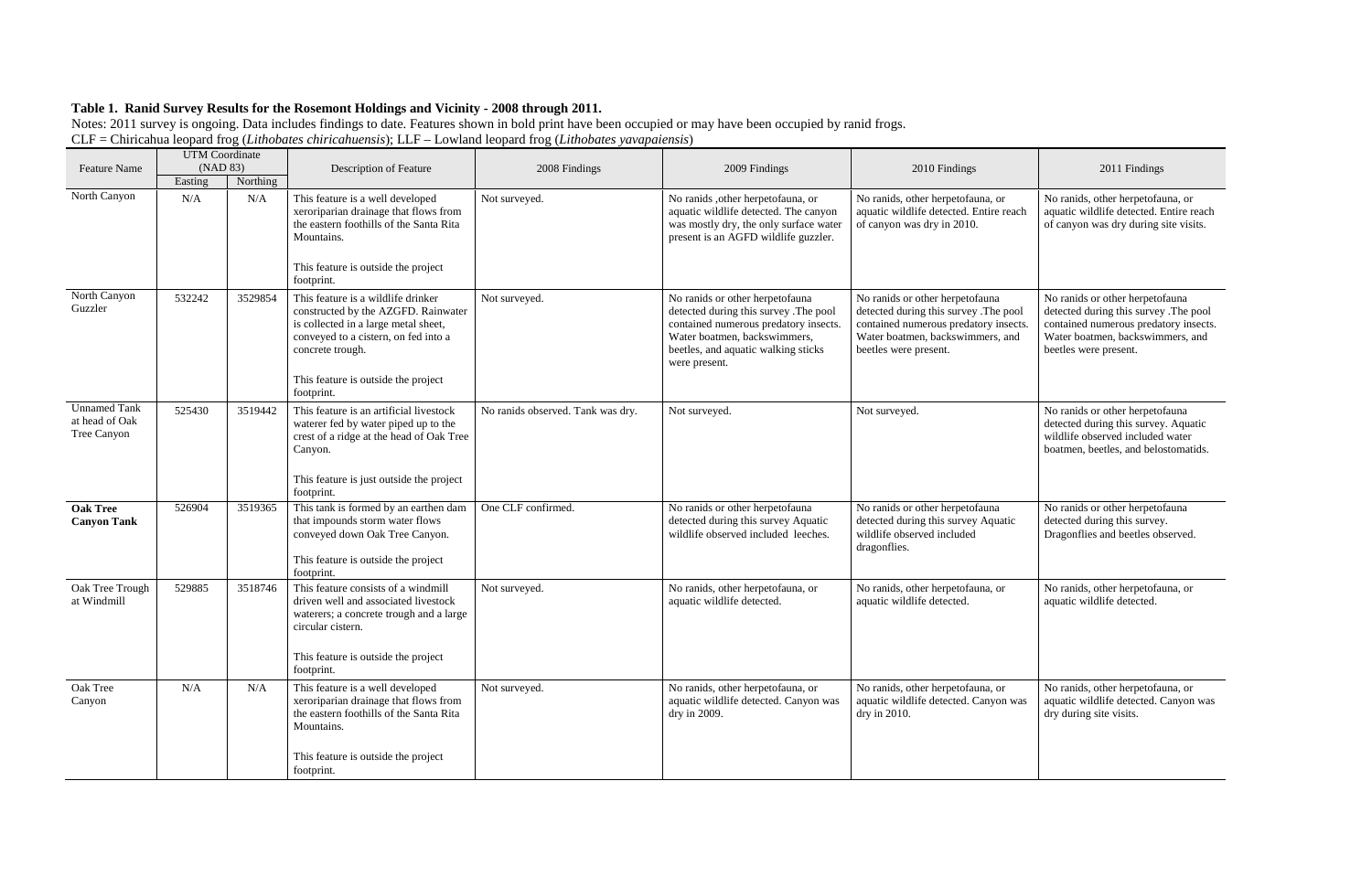|                               | <b>UTM</b> Coordinate<br>(NAD 83) |          |                                                                                                                                                                                                                                                                     |                                              | 2009 Findings                                                                                                                                                                                                |                                                                                                                                                                                                              | 2011 Findings                                                                                                                                                                                                                                                                                                                                |
|-------------------------------|-----------------------------------|----------|---------------------------------------------------------------------------------------------------------------------------------------------------------------------------------------------------------------------------------------------------------------------|----------------------------------------------|--------------------------------------------------------------------------------------------------------------------------------------------------------------------------------------------------------------|--------------------------------------------------------------------------------------------------------------------------------------------------------------------------------------------------------------|----------------------------------------------------------------------------------------------------------------------------------------------------------------------------------------------------------------------------------------------------------------------------------------------------------------------------------------------|
| <b>Feature Name</b>           | Easting                           | Northing | Description of Feature                                                                                                                                                                                                                                              | 2008 Findings                                |                                                                                                                                                                                                              | 2010 Findings                                                                                                                                                                                                |                                                                                                                                                                                                                                                                                                                                              |
| <b>Well in Ophir</b><br>Gulch | 522909                            | 3514041  | This feature is a deep well in Ophir<br>Gulch water level is typically $> 6$ feet<br>below gradient. Frogs that are<br>entrapped here cannot escape until<br>water levels rise to a point near the<br>surface.<br>This feature is outside the project<br>footprint. | Not surveyed.                                | Not surveyed.                                                                                                                                                                                                | Four CLFs observed in the well on<br>July's survey, and two were seen in<br>August. No other herpetofauna or<br>other aquatic wildlife observed.                                                             | Three adult CLFs observed in May.<br>One large adult black necked<br>gartersnake was also observed at that<br>time. No other aquatic wildlife<br>observed. By early September<br>significant monsoonal storms had<br>caused the water level to rise to a point<br>where frogs could escape the well. No<br>ranids were present at that time. |
| Papago Spring                 | 527245                            | 3526601  | This feature consists of a spring<br>adjacent to the headwaters of Papago<br>Canyon.<br>This feature is outside the project<br>footprint.                                                                                                                           | Papago Canyon was dry during site<br>visits. | Papago Canyon was dry during site<br>visits.                                                                                                                                                                 | Papago Canyon was dry during site<br>visits.                                                                                                                                                                 | No ranids, other herpetofauna, or<br>aquatic wildlife detected. Spring was<br>dry during site visits.                                                                                                                                                                                                                                        |
| Papago Canyon                 | 528009                            | 3525690  | This feature is a xeroriparian<br>ephemeral drainage.<br>This feature is outside the project<br>footprint.                                                                                                                                                          | Papago Canyon was dry during site<br>visits. | Papago Canyon was dry during site<br>visits.                                                                                                                                                                 | Papago Canyon was dry during site<br>visits.                                                                                                                                                                 | No ranids, other herpetofauna, or<br>aquatic wildlife detected. Canyon was<br>dry during site visits.                                                                                                                                                                                                                                        |
| Questa Spring                 | 529549                            | 3521879  | This feature consists of a spring that is<br>pipe-fed into a round concrete stock<br>tank.<br>This feature is outside the project<br>footprint.                                                                                                                     | Spring was dry during site visits.           | No ranids or other herpetofauna<br>detected during this survey. Aquatic<br>wildlife observed included dragonflies<br>and beetles.                                                                            | No ranids or other herpetofauna<br>detected during this survey. Aquatic<br>wildlife observed included dragonflies<br>and beetles.                                                                            | No ranids or other herpetofauna<br>detected during this survey. Aquatic<br>wildlife observed included<br>dragonflies, water boatmen, and<br>beetles. Evidence of cattle, deer,<br>coyotes, mountain lions, and various<br>birds were present                                                                                                 |
| <b>Rosemont Crest</b><br>Tank | 523494                            | 3524567  | This tank is formed by an earthen dam<br>that impounds storm water flows<br>conveyed down gradient. This tank is<br>frequently dry.<br>This feature is outside the project<br>footprint.                                                                            | No ranids observed.                          | No ranids or other herpetofauna<br>detected during this survey. Aquatic<br>wildlife observed included<br>dragonflies, water boatmen, and<br>backswimmers. This tank is heavily<br>used by deer and javelina. | No ranids or other herpetofauna<br>detected during this survey. Aquatic<br>wildlife observed included<br>dragonflies, water boatmen, and<br>backswimmers. This tank is heavily<br>used by deer and javelina. | No ranids or other herpetofauna<br>detected during this survey. Aquatic<br>wildlife observed included dragonflies<br>and tadpole shrimp.                                                                                                                                                                                                     |
| <b>Rosemont Spring</b>        | 524864                            | 3521381  | This feature is a spring within a small<br>canyon with a short reach of surface<br>water that supports modest riparian<br>vegetation.<br>This feature is within the project<br>footprint.                                                                           | No ranids observed.                          | No ranids or aquatic wildlife detected.                                                                                                                                                                      | No ranids or other herpetofauna<br>detected. Dragonflies observed.                                                                                                                                           | No ranids or aquatic wildlife detected.                                                                                                                                                                                                                                                                                                      |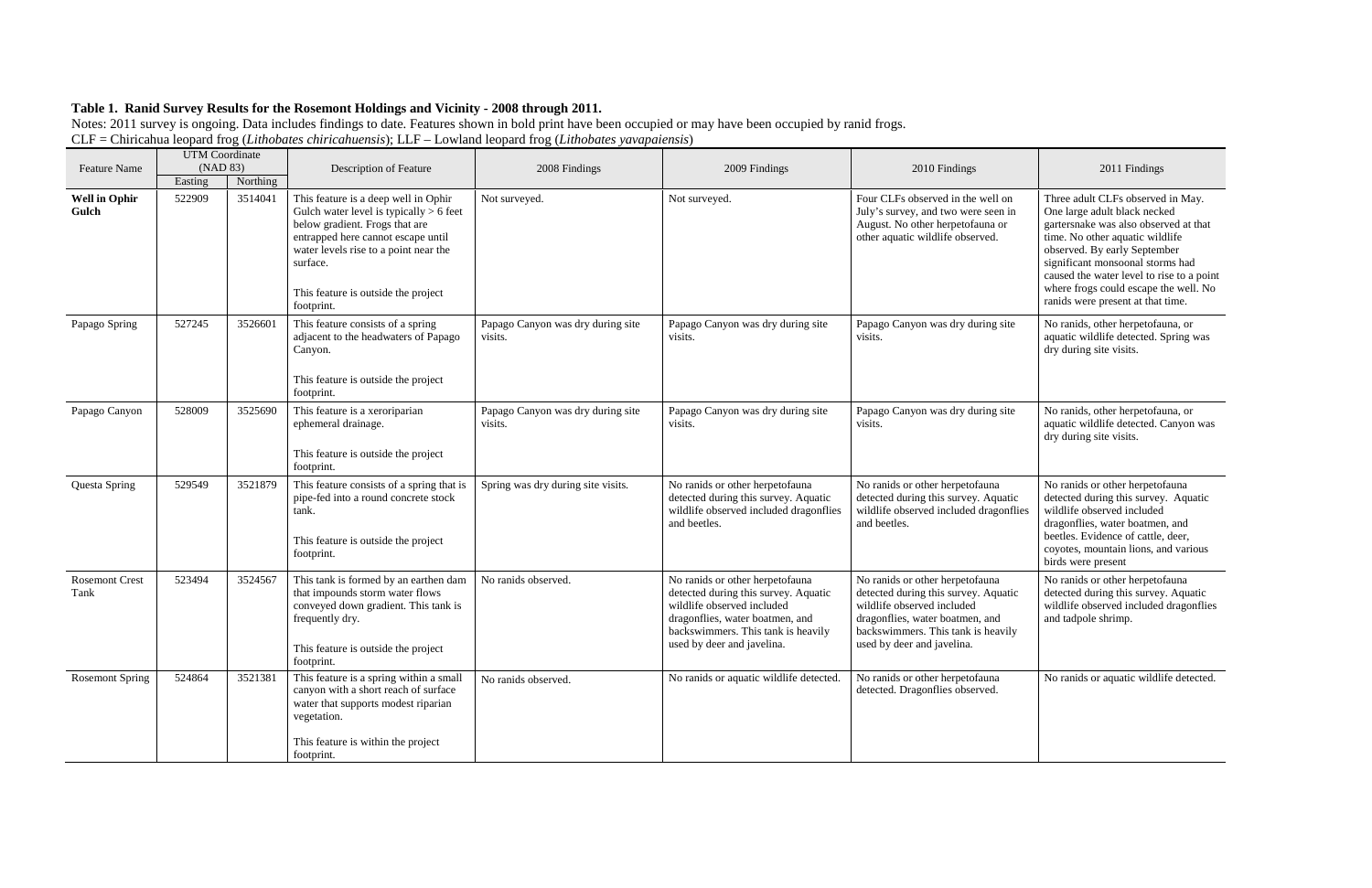| <b>Feature Name</b>                                   | <b>UTM</b> Coordinate<br>(NAD 83) |          | Description of Feature                                                                                                                                                                                                                                                                                                                                  | 2008 Findings                                                                                                                                                                                              | 2009 Findings                                                                                                                                    | 2010 Findings                                                                                                                                                        | 2011 Findings                                                                                                                                                                                                           |
|-------------------------------------------------------|-----------------------------------|----------|---------------------------------------------------------------------------------------------------------------------------------------------------------------------------------------------------------------------------------------------------------------------------------------------------------------------------------------------------------|------------------------------------------------------------------------------------------------------------------------------------------------------------------------------------------------------------|--------------------------------------------------------------------------------------------------------------------------------------------------|----------------------------------------------------------------------------------------------------------------------------------------------------------------------|-------------------------------------------------------------------------------------------------------------------------------------------------------------------------------------------------------------------------|
|                                                       | Easting                           | Northing |                                                                                                                                                                                                                                                                                                                                                         |                                                                                                                                                                                                            |                                                                                                                                                  |                                                                                                                                                                      |                                                                                                                                                                                                                         |
| Scholefield<br>Spring                                 | 526496                            | 3525228  | This tank is formed by an earthen dam<br>that impounds spring seepage in<br>Scholefield Canyon.<br>This feature is outside the project<br>footprint.                                                                                                                                                                                                    | No ranids observed.                                                                                                                                                                                        | No ranids or aquatic wildlife detected.<br>Spring had no surface water in 2009.                                                                  | No ranids, other herpetofauna, or<br>aquatic wildlife detected. Spring was<br>dry in 2010.                                                                           | No ranids or aquatic wildlife detected.<br>Spring was dry during site visits.                                                                                                                                           |
| Scholefield<br>Canyon-<br><b>Unnamed Spring</b>       | 525314                            | 3525655  | This feature consists of a spring that is<br>pipe fed into livestock waterer.<br>This feature is outside the project<br>footprint.                                                                                                                                                                                                                      | No ranids observed.                                                                                                                                                                                        | No ranids or aquatic wildlife detected.                                                                                                          | No ranids, other herpetofauna, or<br>aquatic wildlife detected. Spring was<br>dry in 2010.                                                                           | No ranids or aquatic wildlife detected.                                                                                                                                                                                 |
| South Lower<br><b>Stock Tank</b>                      | 523082                            | 3522112  | This tank is formed by an earthen dam<br>that impounds storm water flows.<br>This feature is within the project<br>footprint.                                                                                                                                                                                                                           | No ranids observed.                                                                                                                                                                                        | No ranids or aquatic wildlife detected.                                                                                                          | No ranids or other herpetofauna<br>detected Dragonflies observed.                                                                                                    | No ranids or aquatic wildlife detected.                                                                                                                                                                                 |
| <b>South Sycamore</b><br>Canyon                       | 521885                            | 3518360  | This is a well-vegetated mesoriparian<br>drainage with intermittent surface<br>flows and a nearly perennial spring.<br>This feature is outside the project<br>footprint.                                                                                                                                                                                | Two ranids observed approximately 1/2<br>mile (0.8 km) upstream from<br>confluence with Box Canyon during<br>other field efforts. When site was<br>revisited for focused ranid survey,<br>none were noted. | No ranids observed. Aquatic wildlife<br>noted included dragonflies and water<br>beetles. Other observations included<br>coyote and coati tracks. | No ranids observed. Aquatic wildlife<br>noted included dragonflies and water<br>beetles. Other observations included<br>deer, bear, fox, coyote and coati<br>tracks. | No ranids observed. A single Colorado<br>river toad was identified in August.<br>Deer, black bear, coatis, and javelina<br>use the water source. Beetles and<br>dragonflies were present in August but<br>not in April. |
| South Sycamore<br>$Canyon -$<br><b>Unnamed Spring</b> | 521903                            | 3529088  | This feature is a spring-fed perennial<br>reach of Sycamore Canyon that<br>supports a well-developed grove of<br>riparian gallery trees consisting of<br>sycamore, oak, willows, and mesquite.<br>The watered canyon bottom is covered<br>with horsetails and other riparian<br>herbaceous plants.<br>This feature is outside the project<br>footprint. | See South Sycamore Canyon Findings.                                                                                                                                                                        | No ranids or aquatic wildlife detected.<br>This spring was dry in 2009.                                                                          | No ranids, other herpetofauna, or<br>aquatic wildlife detected. Dry in<br>September 2010.                                                                            | No ranids, other herpetofauna, or<br>aquatic wildlife detected. Spring was<br>dry during site visits.                                                                                                                   |
| South Upper<br><b>Stock Tank</b>                      | 522985                            | 3522138  | This tank is formed by an earthen dam<br>that impounds storm water flows.<br>This feature is within the project<br>footprint.                                                                                                                                                                                                                           | No ranids observed.                                                                                                                                                                                        | No ranids or aquatic wildlife detected.                                                                                                          | No ranids or other herpetofauna<br>detected. Dragonflies observed.                                                                                                   | No ranids, other herpetofauna, or<br>aquatic wildlife detected.                                                                                                                                                         |